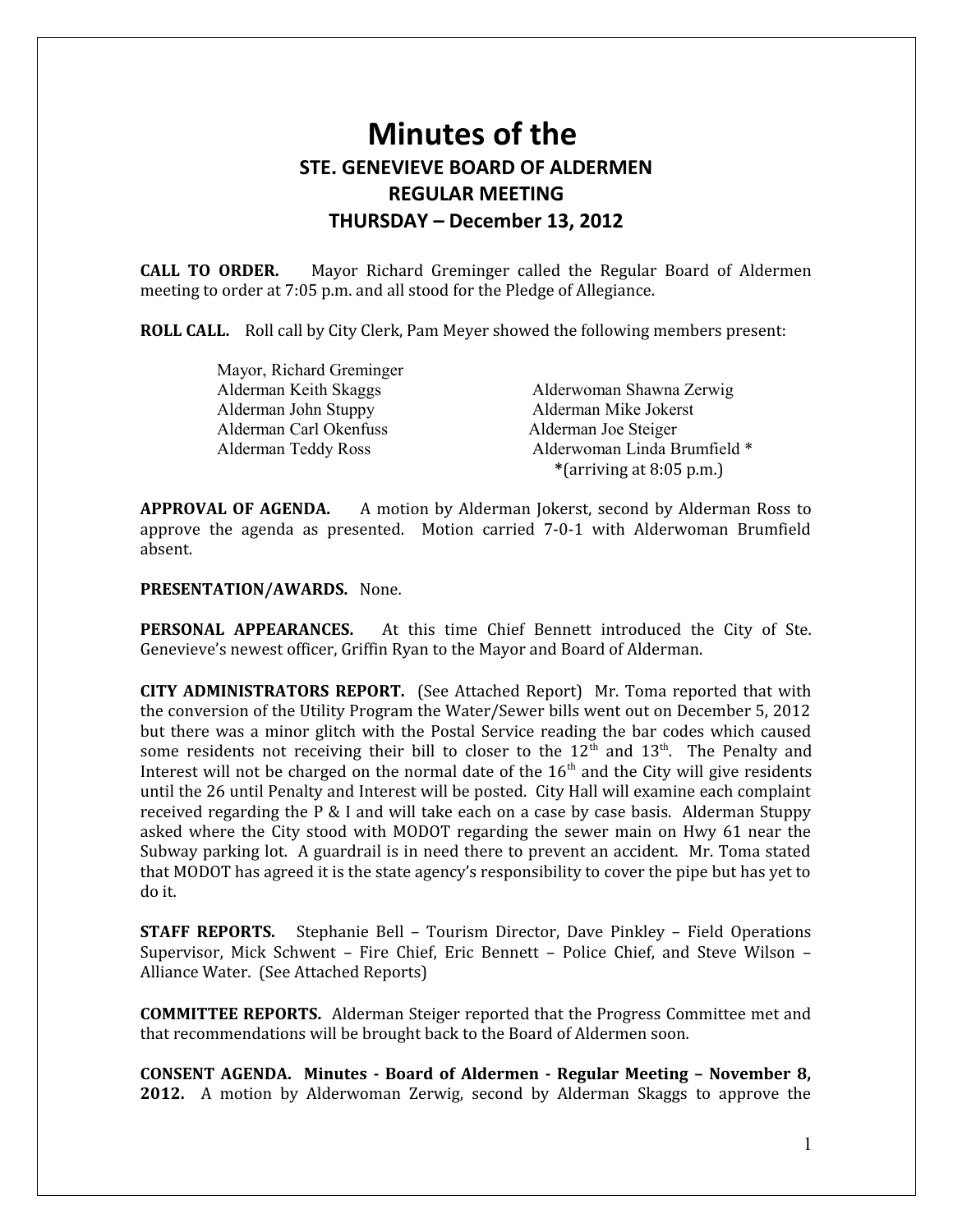Minutes of the November 8, 2012 Regular Board of Aldermen Meeting. Motion carried 7-0- 1 with Alderwoman Brumfield Absent.

**Minutes – Board of Aldermen – Special Meeting – November 28, 2012.** A motion by Alderman Okenfuss, second by Alderman Skaggs to approve the Minutes of the Special Meeting of November 28, 2012. Motion carried 7-0-1 with Alderwoman Brumfield absent.

**FINANCIAL STATEMENT – OCTOBER 2012.** A motion by Alderman Okenfuss, second by Alderman Steiger to approve the Financial Statement for October, 2012. Motion carried 7- 0-1 with Alderwoman Brumfield absent.

**RESOLUTION 2013-05. A RESOLUTION OF THE CITY OF STE. GENEVIEVE, MISSOURI STATING INTENT TO APPLY FOR A GRANT FROM THE STE. GENEVIEVE COUNTY COMMUNITY DEVELOPMENT FUND IN THE AMOUNT OF \$5,000.00 FOR THE STE. GENEVIEVE FIRE DEPARTMENT.** A motion by Alderwoman Zerwig, second by Alderman Steiger to approve Resolution 2013-05. Motion carried 7-0-1 with Alderwoman Brumfield absent.

**RESOLUTION NO. 2013-06. A RESOLUTION OF THE CITY OF STE. GENEVIEVE, MISSOURI AUTHORIZING THE MAYOR TO EXECUTE A JOINT AGREEMENT FOR USE AND DISBURSEMENT OF ROAD MAINTENANCE FUNDS WITH THE STE. GENEVIEVE COUNTY SPECIAL ROAD DISTRICT A.** A motion by Alderwoman Zerwig, second by Alderman Stuppy to approve Resolution 2013-06. Motion carried 7-0-1 with Alderwoman Brumfield absent.

**RESOLUTION 2013-07. A RESOLUTION OF THE CITY OF STE. GENEVIEVE, MISSOURI STATING INTENT TO APPLY FOR A GRANT FROM THE STE. GENEVIEVE COUNTY COMMUNITY DEVELOPMENT FUND IN THE AMOUNT OF \$20,000.00 FOR RADIO ADVERTISING (SPECIFICALLY NPR) FOR THE STE. GENEVIEVE TOURISM DEPARTMENT**. A motion by Alderman Steiger, second by Alderwoman Zerwig to approve Resolution 2013-07. Motion carried 7-0-1 with Alderwoman Brumfield absent.

**OLD BUSINESS.** None.

#### **NEW BUSINESS**

**BILL NO. 3899. AN ORDINANCE ESTABLISHING A TAX INCREMENT FINANCING COMMISSION AND ESTABLISHING CERTAIN POLICIES AND PROCEDURES RELATING TO BIDS AND PROPOSALS FOR TAX INCREMENT REDEVELOPMENT PROJECTS. 1st READING.** A motion by Alderman Okenfuss, second by Alderman Skaggs, Bill No. 3899 was placed on its first reading, read by title only, considered and passed with an 7-0-1 vote of the Board of Aldermen with Alderwoman Brumfield absent. A motion by Alderman Okenfuss, second by Alderman Ross to proceed with the second and final reading of Bill No. 3899. Motion carried 7-0-1 with Alderwoman Brumfield absent. A motion by Alderman Skaggs, second by Alderwoman Zerwig, Bill No. 3899 was placed on its second and final reading, read by title only, considered and passed by a roll call vote as follows: Ayes: Alderman Skaggs, Alderwoman Zerwig, Alderman Steiger, Alderman Stuppy, Alderman Jokerst, Alderman Okenfuss, and Alderman Ross. Nays: None Absent: Alderwoman Brumfield. Motion carried 7-0-1. Thereupon Bill No. 3899 was declared Ordinance No. 3837 signed by the Mayor and attested by the City Clerk.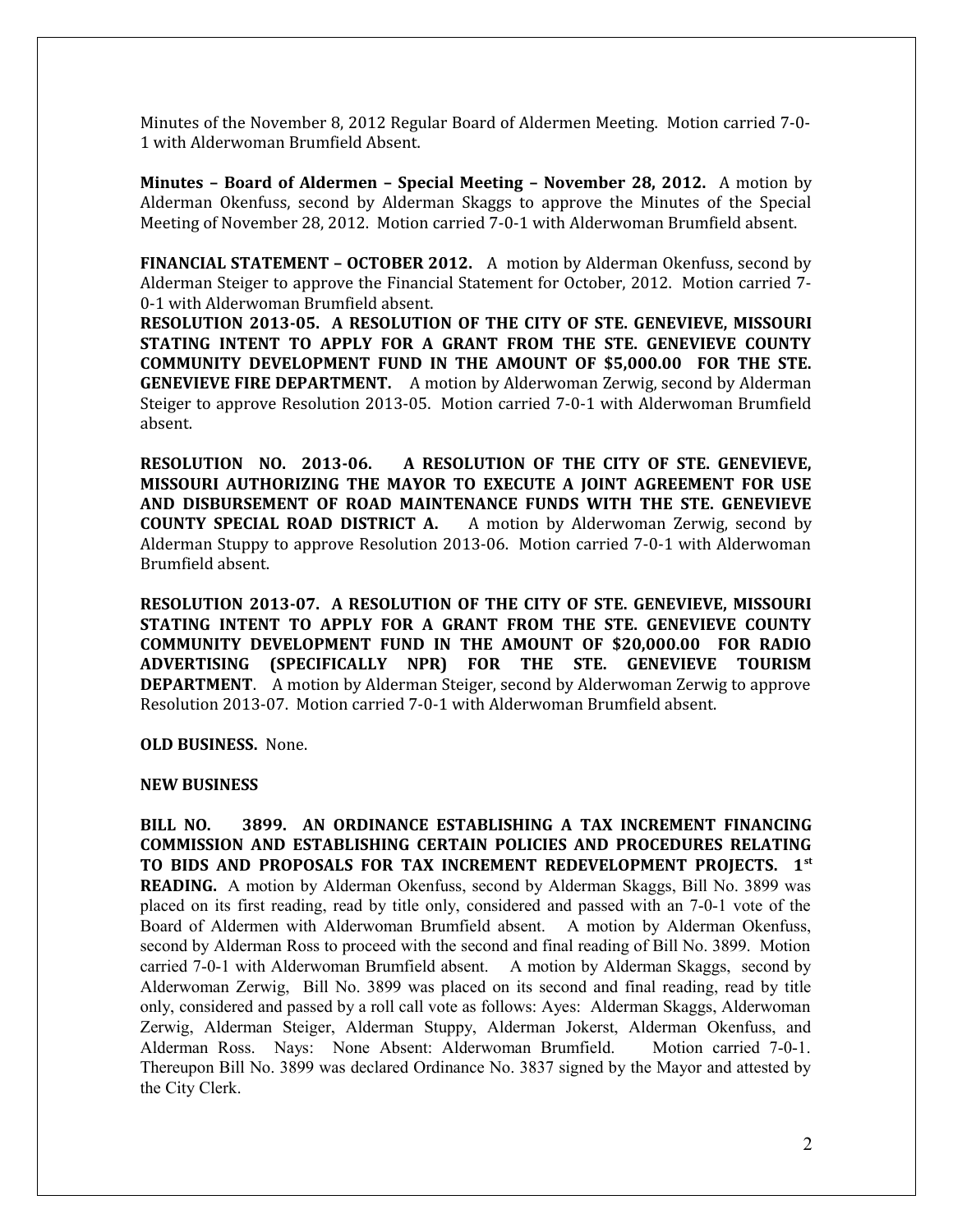### **Alderwoman Brumfield arriving. (8:05 p.m.)**

**BILL NO. 3900. AN ORDINANCE CONVENING THE TAX INCREMENT FINANCING COMMISSION OF THE CITY OF STE. GENEVIEVE, MISSOURI, AUTHORIZING THE DISTRIBUTION OF A REQUEST FOR REDEVELOPMENT PROPOSALS AND ENGAGING GILMORE & BELL, P.C., ALL IN CONNECTION WITH A PROPOSED TAX INCREMENT FINANCING PROJECT. 1ST READING.** A motion by Alderman Steiger, second by Alderman Jokerst, Bill No. 3900 was placed on its first reading, read by title only, considered and passed with an 8-0 vote of the Board of Aldermen. A motion by Alderman Okenfuss, second by Alderman Skaggs to proceed with the second and final reading of Bill No. 3900. Motion carried 8-0. A motion by Alderman Jokerst, second by Alderman Okenfuss, Bill No. 3900 was placed on its second and final reading, read by title only, considered and passed by a roll call vote as follows: Ayes: Alderman Skaggs, Alderwoman Zerwig, Alderwoman Brumfield, Alderman Steiger, Alderman Stuppy, Alderman Jokerst, Alderman Okenfuss, and Alderman Ross. Nays: None Motion carried 8-0. Thereupon Bill No. 3900 was declared Ordinance No. 3838 signed by the Mayor and attested by the City Clerk.

**BILL NO. 3901. AN ORDINANCE APPROVING A BID PROPOSAL OF \$8,500.00 (EIGHT THOUSAND FIVE HUNDRED DOLLARS) WITH MARZUCO ELECTRIC, INC. OF STE. GENEVIEVE, MISSOURI TO PURCHASE TWO VFD'S FOR THE STE. GENEVIEVE SEWER DEPARTMENT.** 1<sup>st</sup> **READING.** A motion by Alderman Skaggs, second by Alderwoman Zerwig, Bill No. 3901 was placed on its first reading, read by title only, considered and passed with an 8-0 vote of the Board of Aldermen. A motion by Alderman Okenfuss, second by Alderman Skaggs to proceed with the second and final reading of Bill No. 3901. Motion carried 8-0. A motion by Alderman Jokerst, second by Alderman Okenfuss, Bill No. 3901 was placed on its second and final reading, read by title only, considered and passed by a roll call vote as follows: Ayes: Alderman Skaggs, Alderwoman Zerwig, Alderwoman Brumfield, Alderman Steiger, Alderman Stuppy, Alderman Jokerst, Alderman Okenfuss, and Alderman Ross. Nays: None Motion carried 8-0. Thereupon Bill No. 3901 was declared Ordinance No. 3839 signed by the Mayor and attested by the City Clerk.

## **PUBLIC COMMENTS**. None.

#### **OTHER BUSINESS.**

**APPROVAL OF LIQUOR LICENSE FOR SUNDAY SALES FROM SANDBAR, LLC., 299 MERCHANT STREET.** A motion by Alderman Ross, second by Alderman Stuppy to approve the request from the Sandbar to obtain a Sunday liquor license. Motion carried 8-0.

At this time Mayor Greminger announced that he would like to appoint the following individuals to the Downtown TIF Committee: Betty Arnold, Sandra Cabot, Phil Rogers, Tom Couch, Jerry Bergtholdt and Alderman Michael Jokerst. A motion by Alderman Steiger, second by Alderman Okenfuss to accept the Mayor's appointments to the downtown TIF Commission. Motion carried 8-0.

The board decided to not have the regular scheduled meeting on Thursday, December 27, 2012 and will instead meet in a work session with Fire Chief Mick Schwent to discuss the